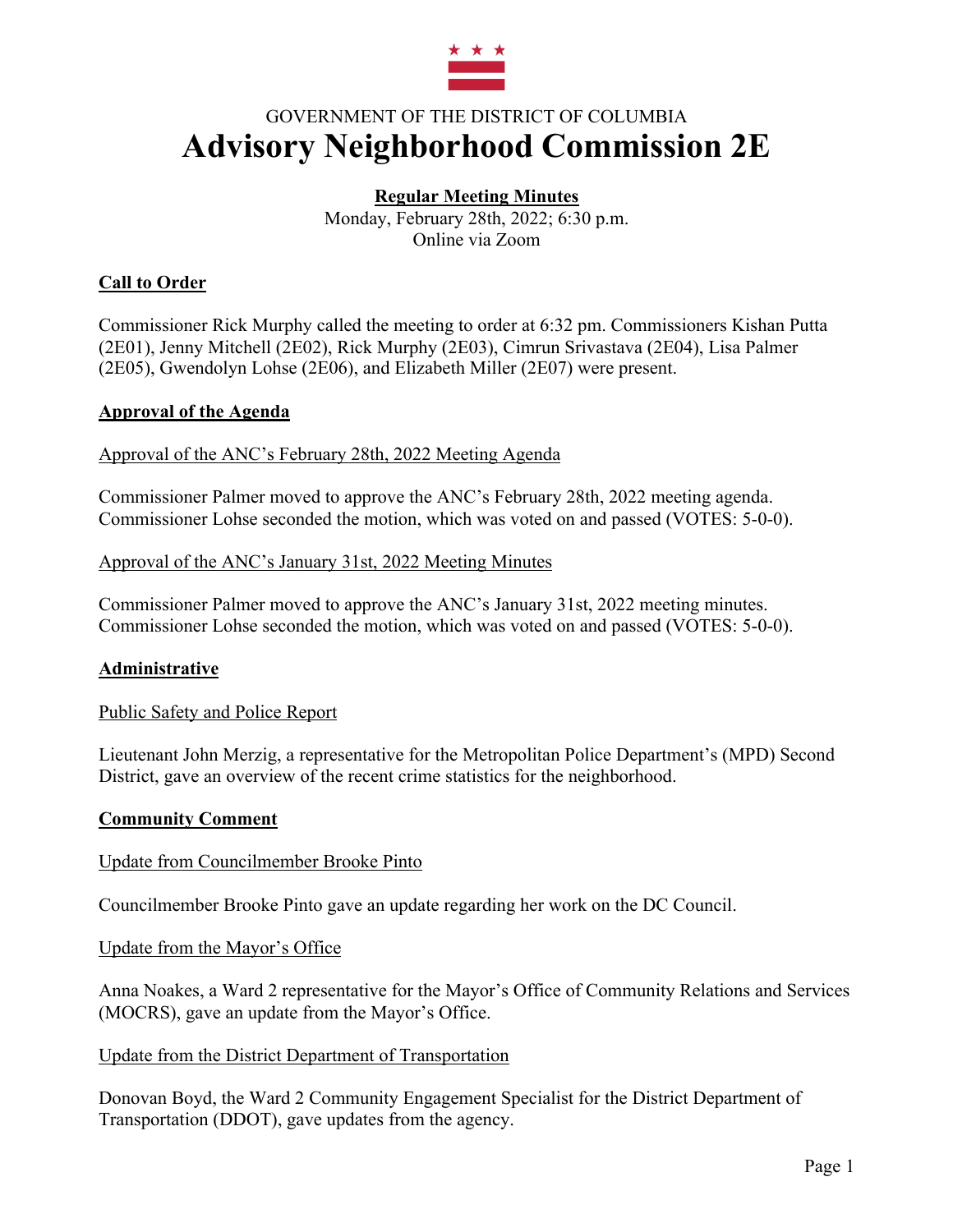# Presentation by the Office of Campaign Finance

Belinda Perry, a representative for the Office of Campaign Finance (OCF), gave a presentation regarding the work of the office.

#### Update from the Georgetown Ministry Center Regarding Emergency Housing Vouchers

Kelly Andreae, the Executive Director of the Georgetown Ministry Center (GMC), gave an update regarding emergency housing vouchers.

# Update from Washington Gas Regarding Billing

Monica West, a Stakeholder Engagement Manager for Washington Gas; Marcel Fortune, a Plant and Storage Manager for Washington Gas; and Marie Johns and Manny Geraldo, representatives for Washington Gas, gave an update regarding billing.

# Update from Pepco Regarding Billing

Donna Cooper, the Pepco Region President, and Linda Greenan, an External Affairs Manager for Pepco, gave the update regarding billing.

# Update Regarding Ward 2 ANC Redistricting

Monica Roache and Eric Langenbacher, members of the Ward 2 ANC Redistricting Task Force, gave an update regarding the ongoing Ward 2 ANC redistricting process.

#### Update Regarding the Georgetown Transportation Access and Circulation Study

Chair Murphy gave an update regarding the Georgetown Transportation Access and Circulation Study.

# **New Business**

# Consideration of a Resolution Regarding the 2022 Rose Park Farmers Market

Commissioner Lohse moved to adopt a proposed resolution regarding the matter. Commissioner Palmer seconded the motion, which was voted on and passed (VOTES: 6-0-0). The resolution reads as follows:

ANC 2E supports the Friends of Rose Park's application to stage the 2022 Rose Park Farmers Market in Rose Park, located at 2609 Dumbarton Street NW.

In 2021, the Friends of Rose Park did an exemplary job of providing an outside, socially distanced market experience. Residents can shop for groceries, buy preprepared food, purchase items from small local businesses, and socialize with neighbors while enjoying fun special events like guest DJs. Moreover, the market may continue to offer residents the ability to receive COVID testing and flu vaccinations. The ANC fully supports this community building effort.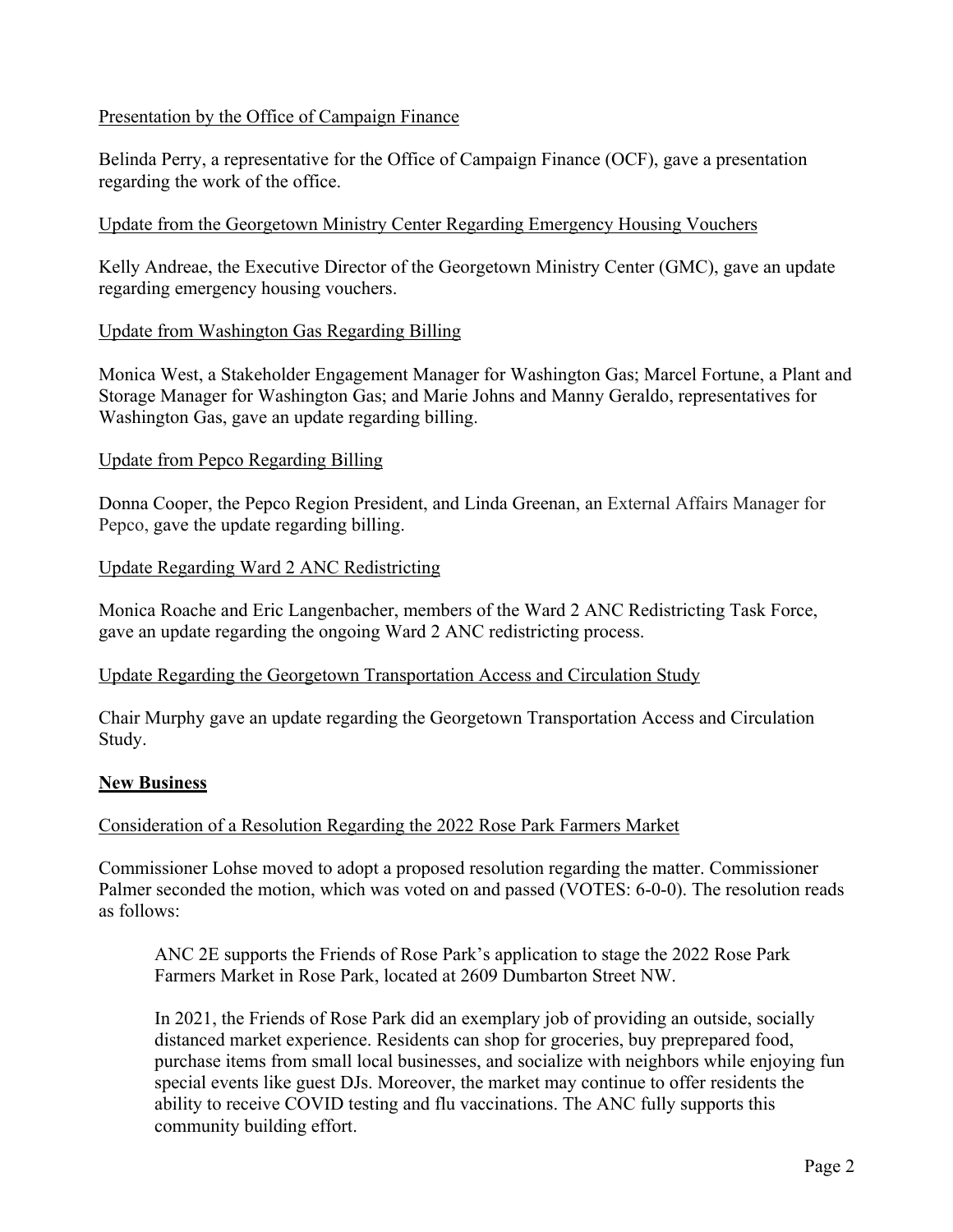Consideration of a Resolution Regarding Pre-Planning by the Office of the Deputy Mayor for Health and Human Services, the Department of Behavioral Health, the National Park Service, and Nonprofits to Collaborate on Individuals Experiencing Homelessness as COVID Guidance Changes

Commissioner Lohse moved to adopt a proposed resolution regarding the matter. Commissioner Mitchell seconded the motion, which was voted on and passed (VOTES: 6-0-0). The resolution reads as follows:

ANC 2E is contacting you regarding the tragic rise of individuals who are experiencing homelessness in our neighborhood during COVID and to urge unique levels of collaboration around housing this population.

The COVID pandemic has been a traumatic period for many, but especially for the unhoused. ANC 2E has witnessed an increase in the number of unhoused individuals taking shelter in Georgetown's commercial area as well as the neighborhood's federal and city parklands. These public, outdoor areas are serving as bathrooms, kitchens, and bedrooms. It has become typical to see campfires burning in our parks due to warmth and cooking needs, and for the police to be contacted regarding an assault occurring on a street or in a park involving someone who is not only unhoused but is experiencing concerning behavioral health issues. Some neighbors with small children have begun to avoid sections of the parks or streets altogether.

Our parks, streets, and storefronts neither have the infrastructure nor the resources to serve these housing needs. They cannot properly serve as makeshift shelters for the unhoused, especially those with behavioral health issues. The public health and safety issues are significant for everyone involved, but specifically for the people who are unhoused. Our constituents have voiced strong concerns that beyond the safety and health risks, the current status is a human welfare issue.

After two years, the COVID pandemic appears to be morphing into something less emergency oriented and more endemic. It is ANC 2E's understanding that various policies and programs related to the unhoused have, and will, be changing in the coming months, including:

- Centers for Disease Control and Prevention (CDC) guidelines on encampments,
- DC's emergency housing voucher program for people who are unhoused, and
- DC's resources devoted to the unhoused who are experiencing behavioral health issues.

ANC 2E requests that your organizations do the following:

- Schedule a joint meeting with all relevant parties in our community on the current status of policies and programs related to the unhoused, successful methods that have been tested to reduce housing barriers, and any critical timeframes for housing to occur.
- Identify opportunities to issue joint communications on the concrete progress to house those who have been unhoused during COVID.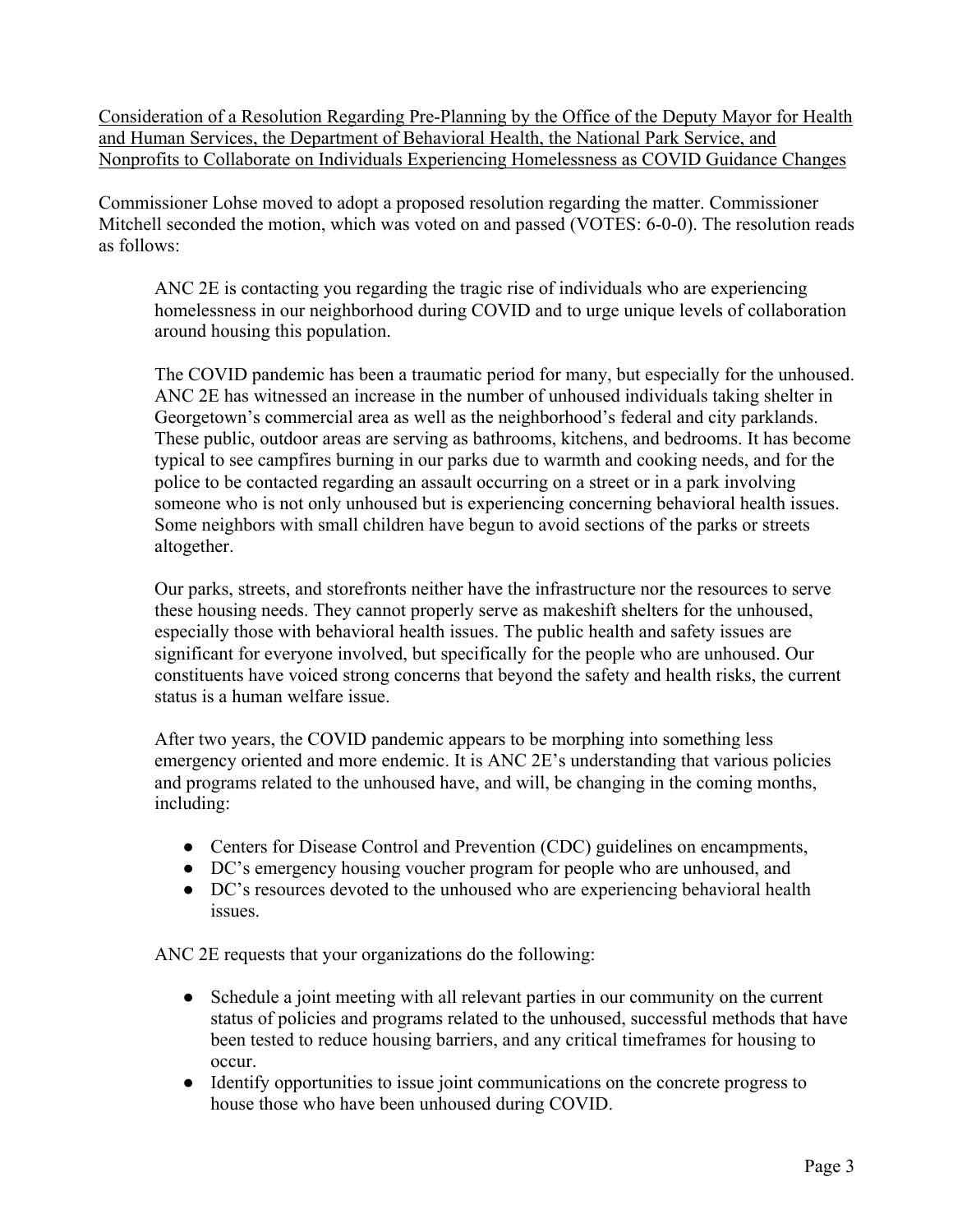- Educate ANC 2E on how communities can help unhoused individuals who are suffering from behavioral health issues to receive proper medical care.
- Share how federal and city park resources can uniquely collaborate at this critical juncture when vouchers are available. Some of the parks in ANC 2E's community are on land owned by the National Park Service (NPS), while others are on land that is owned by the city. Many of the federal parks are immediately adjacent to land owned by the city and vice versa. This complexity is a challenge.
- Attend ANC 2E's April 2022 or May 2022 meeting to provide updates on your partnership efforts and how the ANC can assist your mission; time is of the essence.

Thank you for your consideration. ANC 2E looks forward to working with all your organizations on this human welfare issue.

Consideration of a Resolution Requesting DC Council Action Establishing Regulations for "Last-Mile" Warehouse or Distribution Facilities In or Near Residential or Mixed-Use Neighborhoods

Commissioner Palmer moved to adopt a proposed resolution regarding the matter. Commissioner Lohse seconded the motion, which was voted on and passed (VOTES: 6-0-0). The resolution reads as follows:

WHEREAS, last mile delivery services (LMDS), including GoPuff, are warehouse or distribution centers that customers order grocery and household items from and are brought to them by a team of drivers,

WHEREAS, LMDS are increasingly popular and offer a useful service to District residents,

WHEREAS, warehouses and distribution facilities storing the inventory for LMDS have opened in residential and mixed-use neighborhoods of the District of Columbia,

WHEREAS, the District of Columbia currently does not have a business classification, zoning, regulation, or enforcement for LMDS,

WHEREAS, residents of the District of Columbia in residential or mixed-use zones are not consulted in advance regarding the location or operation of such businesses opening near them,

WHEREAS, delivery drivers queued and awaiting assignment routinely disrupt the peace, order, and quiet of the neighborhood with litter; noise, including loud conversation or music; and obstructing traffic at all hours of the day and night,

WHEREAS, the operators of the facilities claim no responsibility for disruptions of peace, order, and quiet or conduct by their operation or their drivers, and

WHEREAS, neighborhoods in ANC 2E, ANC 2B (Dupont Circle), and ANC 6B (Capitol Hill) have been experiencing disruption to peace, order, and quiet from existing LMDS.

THEREFORE, BE IT RESOLVED that ANC 2E requests that Councilmember Pinto work with ANC 2E, ANC 2B, and their respective communities to develop and introduce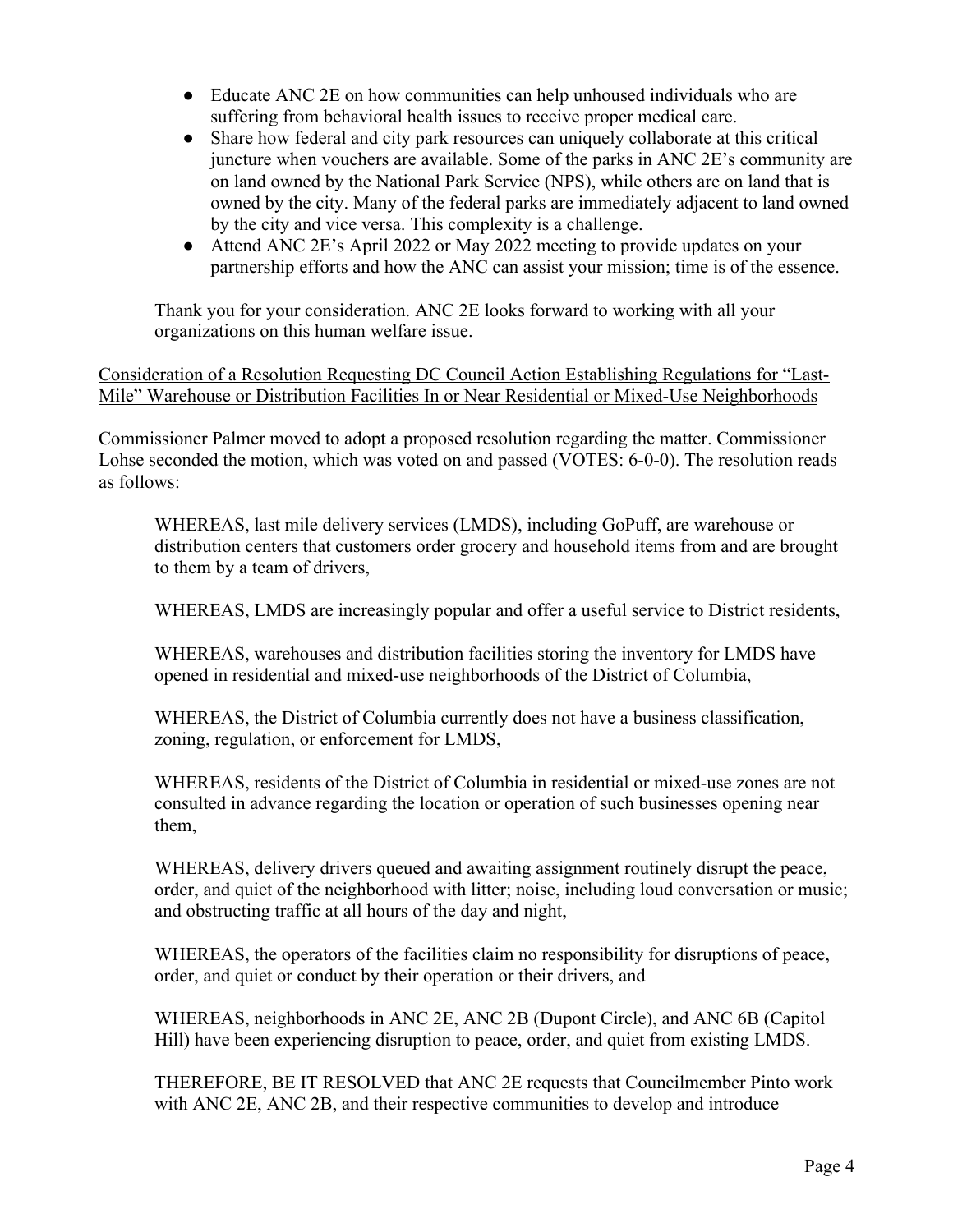legislation to the DC Council that provides meaningful regulation and enforcement for LMDS in residential and mixed-use zones, including:

- Establishing a specific business classification for LMDS,
- Directing the Department of Consumer and Regulatory Affairs (DCRA) to establish an approval process for applicants similar to that of the Alcoholic Beverage Control (ABC) Board that requires public notice to residents and ANCs and provides an opportunity for communities to enter into agreements similar to settlement agreements that address neighborhood concerns and govern an operation's responsibilities and conduct,
- Directing DCRA to establish clear and timely enforcement, adjudication, and penalty imposition policies to resolve complaints from neighbors or other DC Government agencies without complicated or time-consuming complaint processes,
- Holding LMDS operators fully responsible and accountable for the conduct of their drivers and suppliers, whether direct employees, temporary workers, or contract workers, including for blocking traffic, parking, driveways, and alleys and the creation of untenable noise and litter on our community's streets and sidewalks,
- Requiring LMDS operators to maintain current records of drivers engaged by them, whether employees or contractors, and readily accessible logs of reported complaints or incidents involving their drivers, including of property damage or untoward conduct,
- Requiring that LMDS facilities:
	- Have adequate private loading and parking for employees and staging for drivers awaiting dispatch per zoning regulations,
	- Apply for and obtain zoning relief for a location if it does not satisfy zoning requirements,
	- Establish a traffic control plan satisfactory to residents, ANCs, and the District Department of Transportation (DDOT) and incorporate such plan into a jointly negotiated settlement agreement between the local ANC and the applicant,
	- Apply for and obtain permits from DDOT and/or the Public Space Committee to use designated on-street space for commercial pick-up and drop-off and driver queueing, subject to DDOT's regular processes,
	- Prohibit their employees and contractors from parking or standing in travel lanes, alleys, driveways, neighboring building entrances, or parking facilities, with the understanding that the city will issue penalties for engaging in prohibited behavior, and
- Specifying that zoning and public space accommodations and settlement agreements made for LMDS automatically sunset upon cessation of occupancy by the operator or an immediate successor maintaining the same type and scope of business. Any agreements related to operations of such business shall not automatically convey to a different business category.

Consideration of a Resolution Regarding ANC Testimony for the DC Council's Metropolitan Police Department Oversight and Budget Hearings

Commissioner Lohse moved to adopt a proposed resolution regarding the matter. Commissioner Palmer seconded the motion, which was voted on and passed (VOTES: 6-0-0). The resolution reads as follows: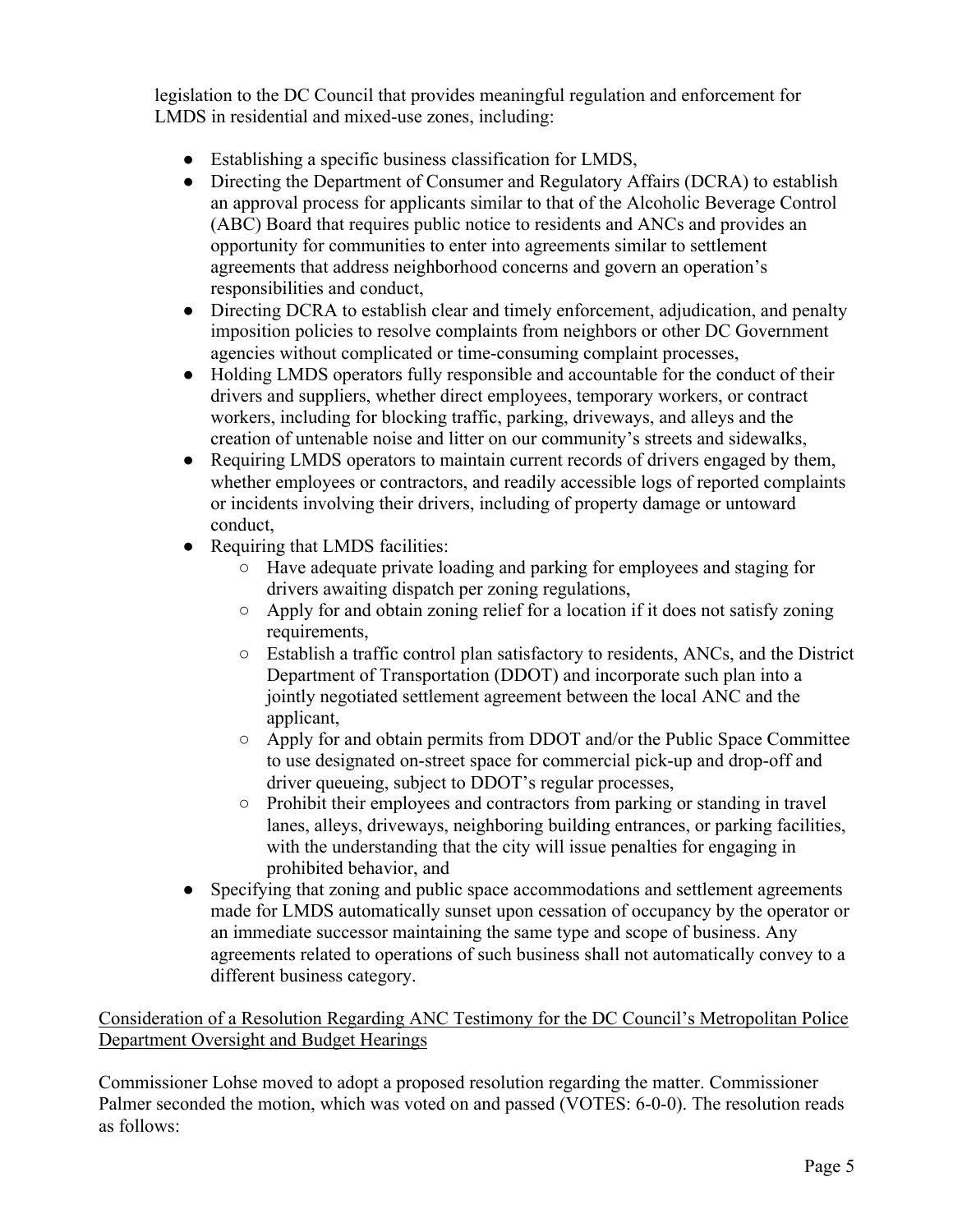The DC Council's oversight and budget hearings for the Metropolitan Police Department (MPD) are accepting written testimony. ANC 2E appoints Commissioner Gwendolyn Lohse, the ANC's liaison to MPD, to submit draft written testimony for consideration by her ANC 2E colleagues, who will determine whether to co-sign the testimony.

Consideration of a Resolution Asking DC Public Schools to Allow Hardy Middle School to Use the Playing Field at the Old Georgetown Day School on MacArthur Boulevard NW

Commissioner Putta moved to adopt a proposed resolution regarding the matter. Commissioner Lohse seconded the motion, which was voted on and passed (VOTES: 6-0-0). The resolution reads as follows:

WHEREAS, according to Hardy Middle School's Parent Teacher Organization (PTO), the school's sports programs are growing and very active but do not have a nearby quality playing field for the coming spring and fall sports seasons,

WHEREAS, the neighborhood's Duke Ellington Field is not scheduled for renovation until after the fall sports season, and

WHEREAS, the former Georgetown Day School site on MacArthur Boulevard NW is the property of the DC Government, administered by the DC Public Schools (DCPS), and includes a playing field in good condition with a large parking lot.

THEREFORE, BE IT RESOLVED that ANC 2E requests that the DC Public Schools considers allowing Hardy Middle School teams to play on the MacArthur Boulevard NW field and to respond in writing by the end of March 2022.

# **Alcoholic Beverage Control Board**

# Application by Beirut Nights for a New Retailer's Class "C" Restaurant License at 1025-1027 31st Street NW

Commissioner Palmer moved to adopt a proposed resolution regarding the matter. Commissioner Lohse seconded the motion, which was voted on and passed (VOTES: 5-0-0). The resolution reads as follows:

ANC 2E protests Beirut Nights' application for a new Retailer's Class "C" Restaurant license at 1025-1027 31st Street NW based on the adverse impact on the peace, order, and quiet of the neighborhood. The ANC agrees to drop the protest if and when an acceptable settlement agreement is signed by the applicant and ANC 2E.

# Application by M Street Entertainment, LLC for a Substantial Change to the Establishment's Retailer's Class "C" Restaurant License at 3123-3125 M Street NW

Commissioner Palmer moved to adopt a proposed resolution regarding the matter. Commissioner Mitchell seconded the motion, which was voted on and passed (VOTES: 5-0-0). The resolution reads as follows: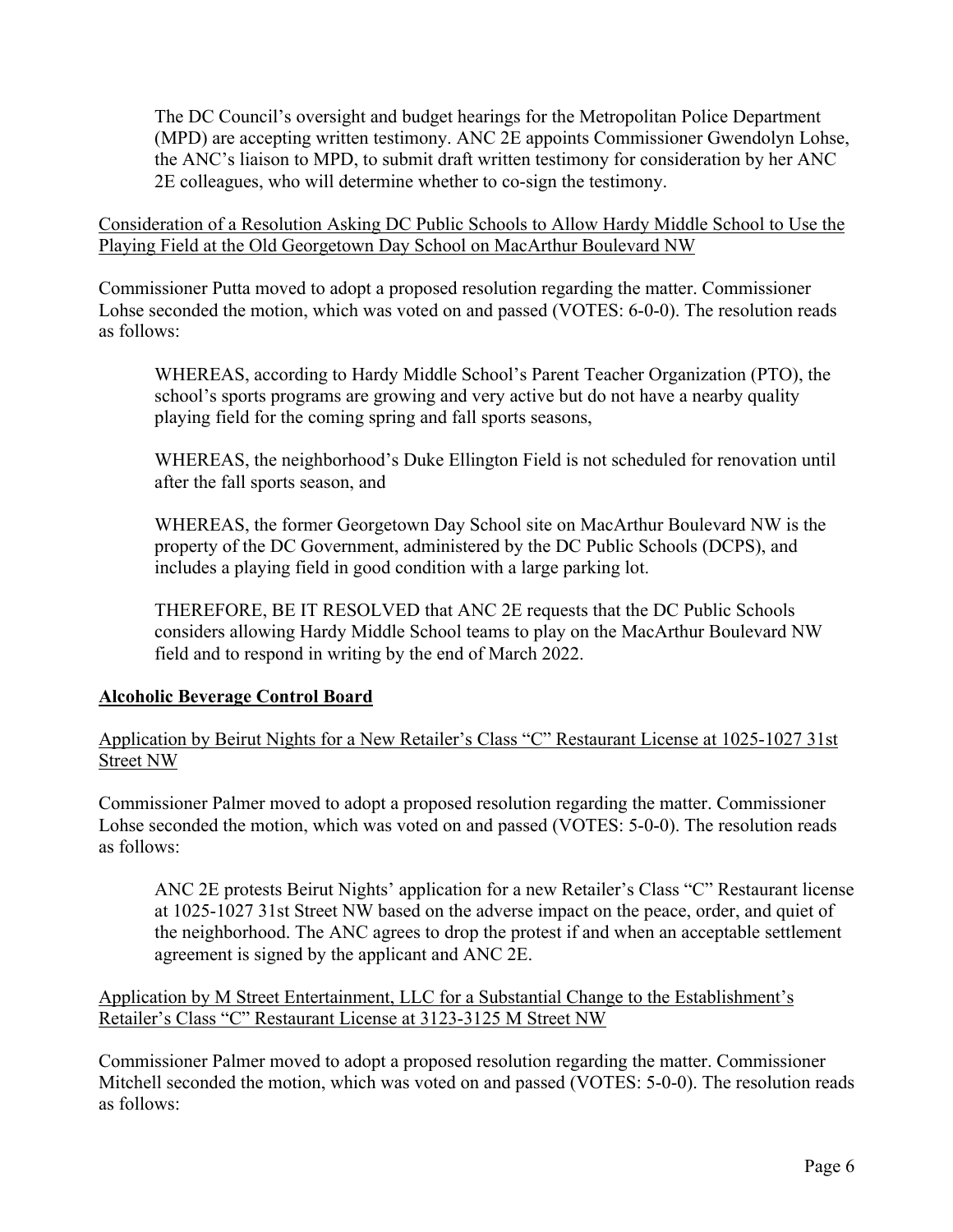ANC 2E protests M Street Entertainment, LLC's application for a substantial change to the establishment's Retailer's Class "C" Restaurant license at 3123-3125 M Street NW based on the adverse impact on the peace, order, and quiet of the neighborhood. The ANC agrees to drop the protest if and when an acceptable settlement agreement is signed by the applicant and ANC 2E.

# **Zoning**

Board of Zoning Adjustment Application for a Special Exception from the Matter-of-Right Accessory Uses to Construct a Detached Two-Story Accessory Building with Top Floor Apartment in the Rear of a Two-Story Principal Dwelling Unit at 1963 39th Street NW

Commissioner Putta moved to adopt a proposed resolution regarding the matter. Commissioner Srivastava seconded the motion, which was voted on and passed (VOTES: 4-1-0). The resolution reads as follows:

ANC 2E supports the use of accessory dwelling units (ADUs) that comply with the 2016 Zoning Regulations (the "code") to address the shortage of affordable housing in our city. The ANC asks the members of the Board of Zoning Adjustment (BZA) to consider the following issues when deciding whether to approve the application pending in BZA Case No. 20505:

- 1. Is the proposed new stand-alone structure an "accessory building" as defined in the code, and
- 2. Is the dwelling unit itself an "accessory apartment" as defined in the code.

If the project conforms with the code definitions, ANC 2E believes that the BZA should approve the project as it is located in Burleith, which is not a historic district where character and appearance are separately protected.

ANC 2E also recommends that BZA members examine the application's impacts on utilities and consider any impact to the bordering National Park Service (NPS) land, as these are issues that the ANC has heard about from neighbors.

Board of Zoning Adjustment Application for a Special Exception from the Matter-of-Right Uses Requirements to Permit a Fast Food Restaurant Use on the First Floor and Basement of an Existing, Attached, Three-Story with Basement Mixed Use Building at 1357 Wisconsin Avenue NW

Chair Murphy moved to adopt a proposed resolution regarding the matter. Commissioner Lohse seconded the motion, which was voted on and passed (VOTES: 6-0-0). The resolution reads as follows:

ANC 2E supports the application for special exception relief submitted by Tai Chi Bubble Tea in Board of Zoning Adjustment (BZA) Case No. 20696 if the BZA's order approving the application includes the following conditions:

1. All trash will be stored inside the store at all times and not in the alley at the rear of the premises. Trash will be removed from the interior of the store through the front door of the store on Wisconsin Avenue NW for the purpose of pick-up by the